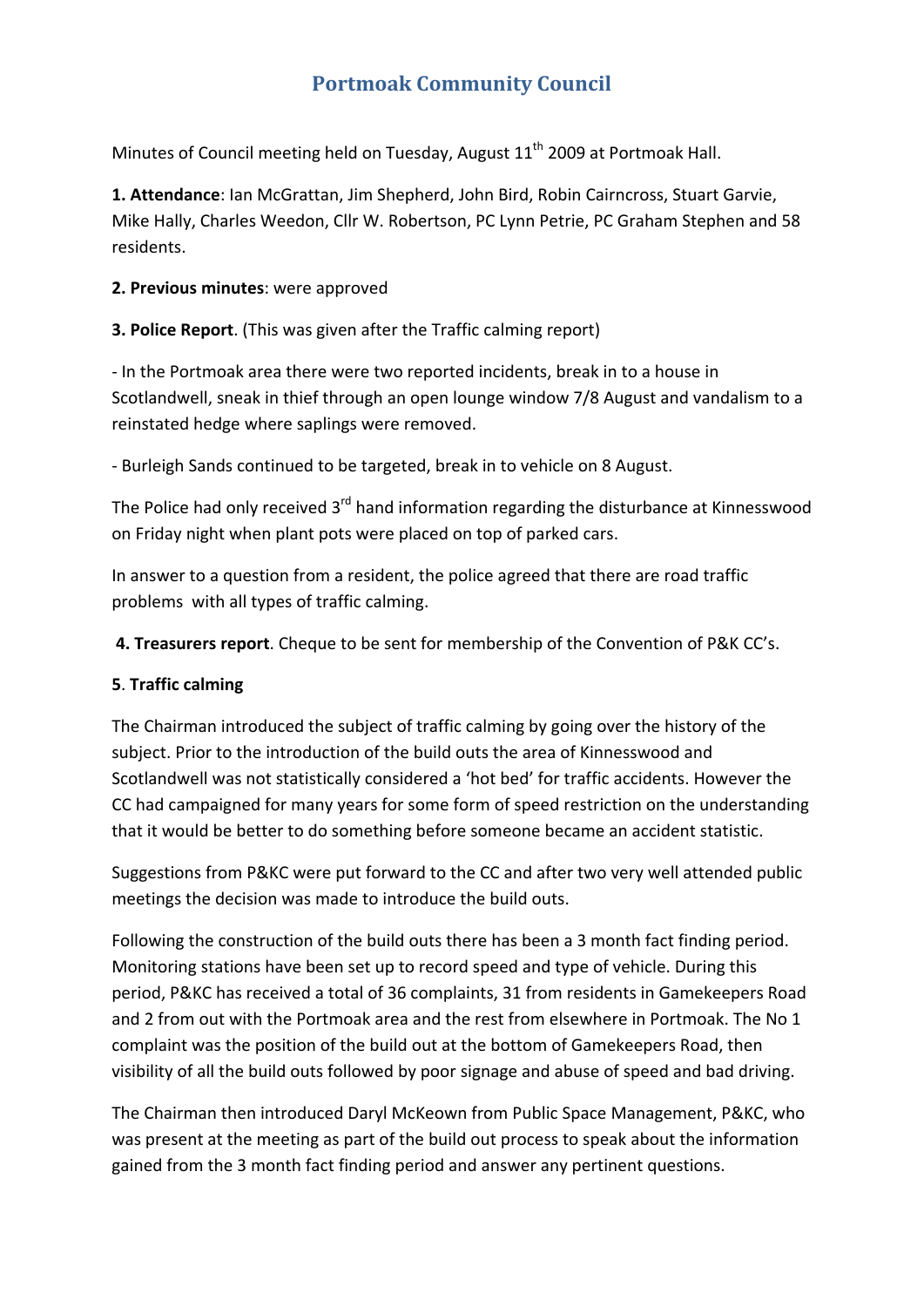Generally the fact finding period had identified that there had been a slight reduction in speed and size of vehicle using the roads and few accidents reported to the Police. Again, generally, after 2/3 months accidents normally decreased after the introduction of changes to road systems but P&KC were surprised at the physical evidence of the build outs. This evidence showed that there had been a considerable number of accidents involving private cars as opposed to larger vehicles such as lorries. It was clear that the present situation needed change.

Various options were available:‐

- 1. Look at repositioning of the build outs.
- 2. Make islands more visible
- 3. Change signage.
- 4. Remove completely

Most everyone agreed that the build outs were not sufficiently visible and signage could be increased. The original thinking on the small bollards and signage was that since this was being introduced into smaller type villages we would have preferred less obtrusive signage and less obtrusive bollards. However different bollards were available which could be fitted with a light and an example was available at the meeting.

Questions and issues made by the residents were as follows :‐

1. The P&KC have regular meetings with the Police, Traffic co-ordinating group and perhaps better communication could have resulted in a more consistent approach.

2. Vehicles had been seen accelerating both towards and away from the build outs.

3. New signs were required, e.g. Traffic calmed area.

4. The anti skid surface had been applied on the side of the road driving towards the build outs. Vehicles were cutting off the corner of the road and driving on road which did not have anti slip surfacing.

5. Based on the available data the build outs were not necessary.

6. Single build outs were not enough to slow traffic, a chicane arrangement would be more suitable.

7. The build out edges were dangerous.

8. There was a problem with the sightlines driving towards the build outs.

9.The traffic was driving faster leaving the build outs.

10. Speed control traffic lights could be considered although there was a budgetary constraint.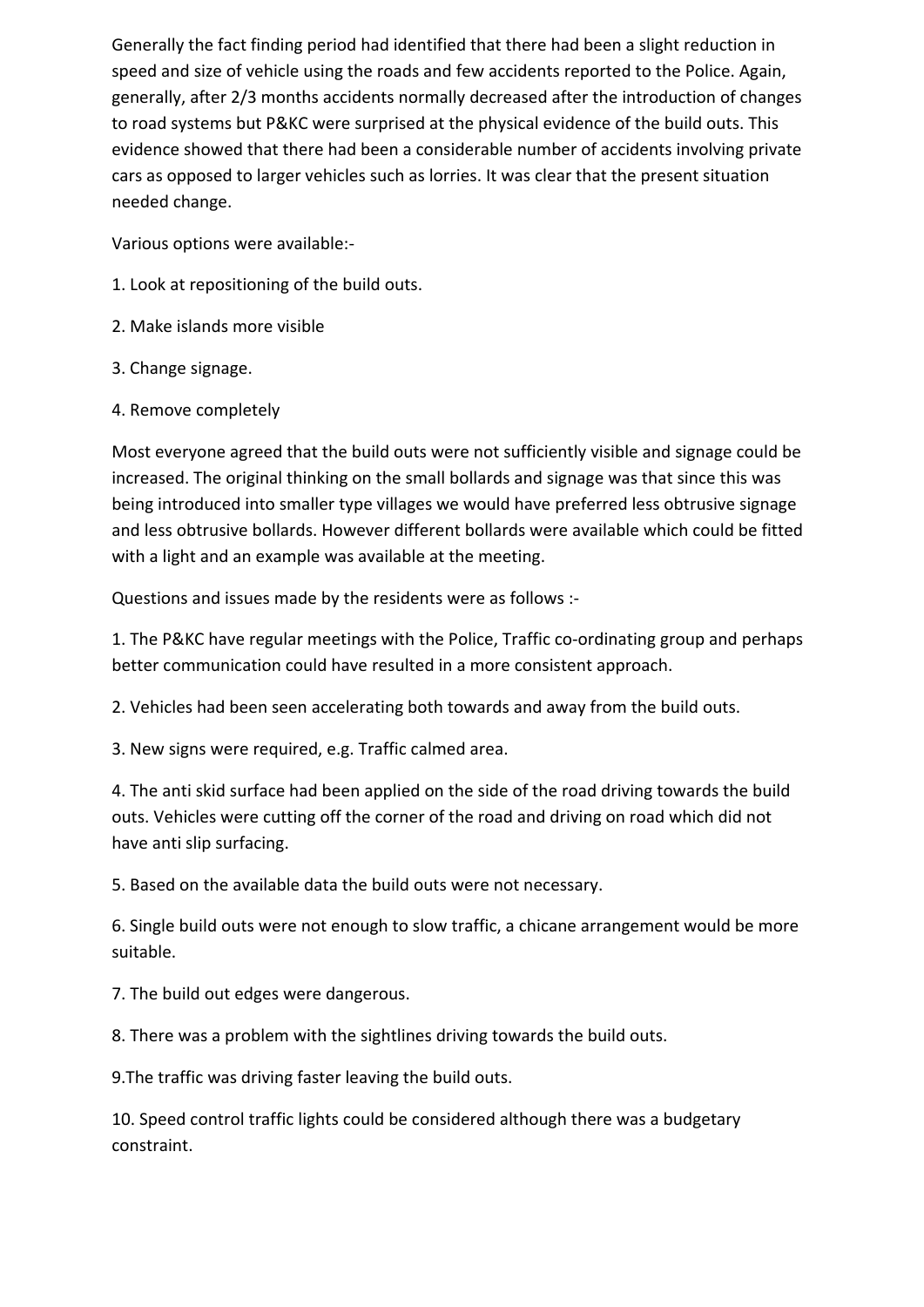11. The path going into Scotlandwell from the church was made more dangerous with the number of accidents occurring at the build out area.

12. The build outs are being totally discredited simply by bad driving. It was important to get the Police involved.

13. A resident asked if there could be a show of hands to show who was in favour or against the build outs but this was declined.

The Chairman thanked Daryl for his input to the meeting and confirmed that it was the CC's responsibility to represent the views of all the residents in Portmoak.

There was a short break. A matter detailed under AOB was taken.

A resident complained of the disturbance caused by residents in a P&KC owned flat. The flat was being operated for the Homeless centre and despite a number of complaints to the authorities the residents of this flat were still causing a nuisance to surrounding tenants. Cllr Robertson agreed the complainant had done everything in her power to protect herself from this anti social behaviour. The Chairman agreed that the CC would take up the issue on her behalf.

# **6. Matter arising from previous minutes**

Mail box at Post Office.

Latest e mail from Royal Mail, July  $21<sup>st</sup>$  2009, stated that a final decision had been made. Based on the usage figure Royal Mail will not replace the box. It seems that Royal Mail cannot understand that the smaller the size aperture then the smaller the number of articles that can be posted. Action: Write again to Royal Mail.

#### Website

The new website is up and running and will be the main vehicle for communicating with the majority of the community. Following the delivery of a flyer to every resident in the Portmoak area a number of people have signed up to receive the minutes and other information as and when it is available.

#### Notice Board

The Notice Board at Kinnesswood will be the official CC notice board and the only one displaying minutes of the CC meetings. Notification of the CC meetings will be placed on the boards at Balgedie and Scotlandwell.

Phone Box alongside Kinnesswood shop.

The phone box has now been adopted by the CC under the disused scheme.

#### **7. Subcommittee reports**

Paths Group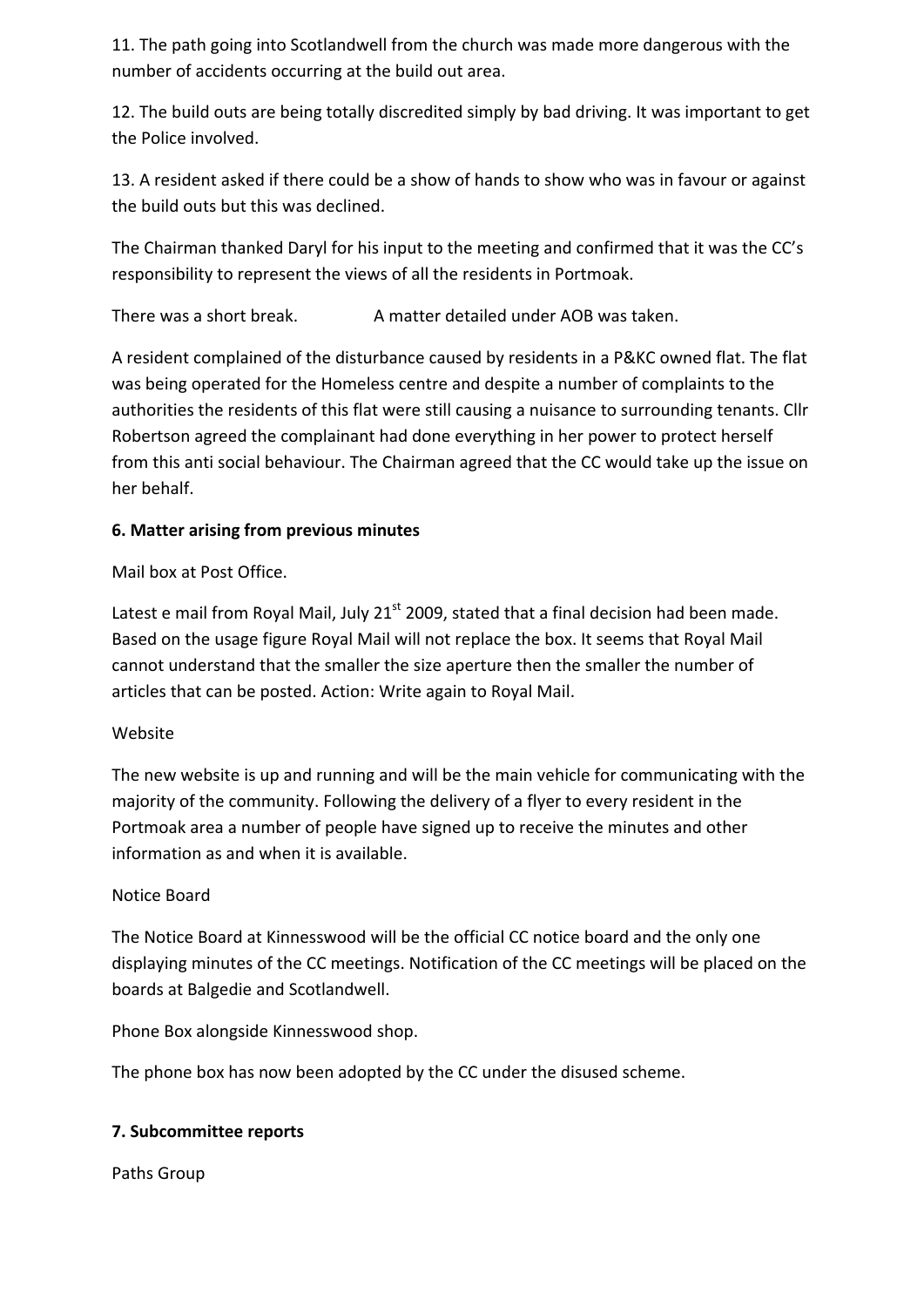‐ Information boards for the Michael Bruce Way were now 99% complete and it was planned to ask residents for comments by copies in the Kinnesswood shop and the website.

‐ MBW, finance is a problem. OK for new paths but not maintenance.

‐Path between Kinnesswood and Scotlandwell, details were with solicitors.

## Planning Group

At the last few meetings it has been stressed how important the Single Plan is to the people of Portmoak and the CC will be submitting their comments. The main points were summarised by Cllr Hally and the complete report will be on our website, www.portmoak.org when it is finalised and sent to the P&KC by the end of August.

A resident raised the principle of no new building between road and loch. This was always considered of prime importance but appears to be forgotten. It was agreed to include in the final submission.

The CC is not opposed to progress but to inappropriate change.

Planning application discussions :‐

09/01071/FUL Demolition of existing house and erection of a new dwellinghouse, Woodlands Main Street, Kinnesswood, Kinross KY13 9HW, regularising a previous application, already been determined

09/01149/FUL Erection of a 15kw wind turbine, Balneathal Farmhouse, Easter Balgedie, Kinross KY13 9HQ, write in support but setting out the conditions we would like to see for any of these smaller turbines

09/01227/FUL Erection of agricultural storage shed, Kirkness Farm, Lochgelly KY5 0HH, no comment

09/01278/FUL Alterations and extension to dwellinghouse, Carsehall Farm, Wester Balgedie Kinross KY13 9HE, no comment

09/01317/FUL Demolition of outbuildings and erection of a new dwellinghouse. Levenmouth Farm, Kinross KY13 9JH, object on basis it appears to be attempt to build rejected scheme, one house at a time. Suggest PKC require scheme for whole site from applicant

09/00936/FUL (Causeway Cottage) ‐‐ following previous meeting did further enquiries and would make an objection.

Westfield WInd Farm – this was not in the Portmoak area but notice of the application was sent to the CC. No comment at this stage.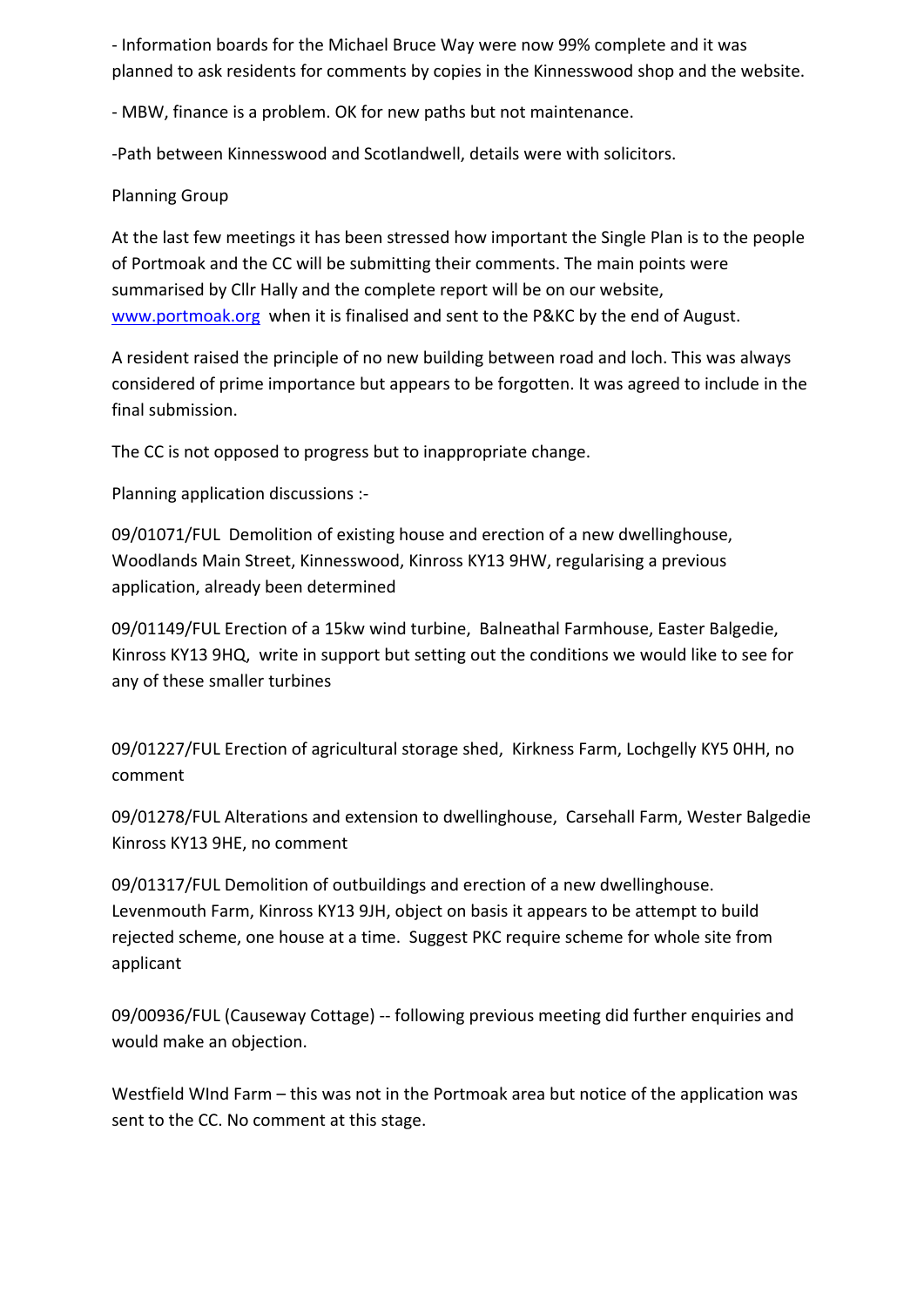There was some concern from residents that the community was being bulldozed into accepting wind turbines by the Scottish Government. This certainly appeared to be the case. Cllr Robertson re‐emphasised the fact that where planning applications for wind turbines and farms had originally been refused locally, by P&KC, it was common practise for the application to be allowed when heard on appeal in Edinburgh.

# Management Group

Already reported under separate headings.

## **8. Cllr reports**

‐ Cllr Robertson gave information that the new Housing in the Countryside policy would be available on the P&KC website, Wednesday, August  $19<sup>th</sup>$  2009.

‐P&KC budgets would not be good news for the forthcoming year

‐ Change to the planning procedures had now been introduced.

‐ Loch Leven Heritage Trail was now in the last three of the National Lottery Awards and everyone was urged to vote.

# **9. AOCB**

1. A resident raised the issue of the recent presentation by a Conservation officer of the responsibilities of living in a conservation area coupled with the recent painting of the fence at the burial place at friar Place. The CC agreed to follow this up.

Whilst looking into this issue it was also agreed to confirm the planning consent/conditions for the area left vacant opposite the burial ground.

#### **10. Communications**

The Secretary gave details of communication received since last meeting:‐

- 1. Data Protection Act, change of name as data controller
- 2. 2 replies to letters of complaint re Build Outs.
- 3. Letter received and sent re retrospective planning in conservation areas.
- 4. Licensing Board, Lomond Country Inn, objection date 17.8.09
- 5. E mail to Clarence, re sweeping of roads, Vane Farm and out of Pittendriech.
- 6. Tactran Regional Transport Strategy
- 7. Survey of Community Councils
- 8. Training seminar for the new planning procedure, 4 places booked